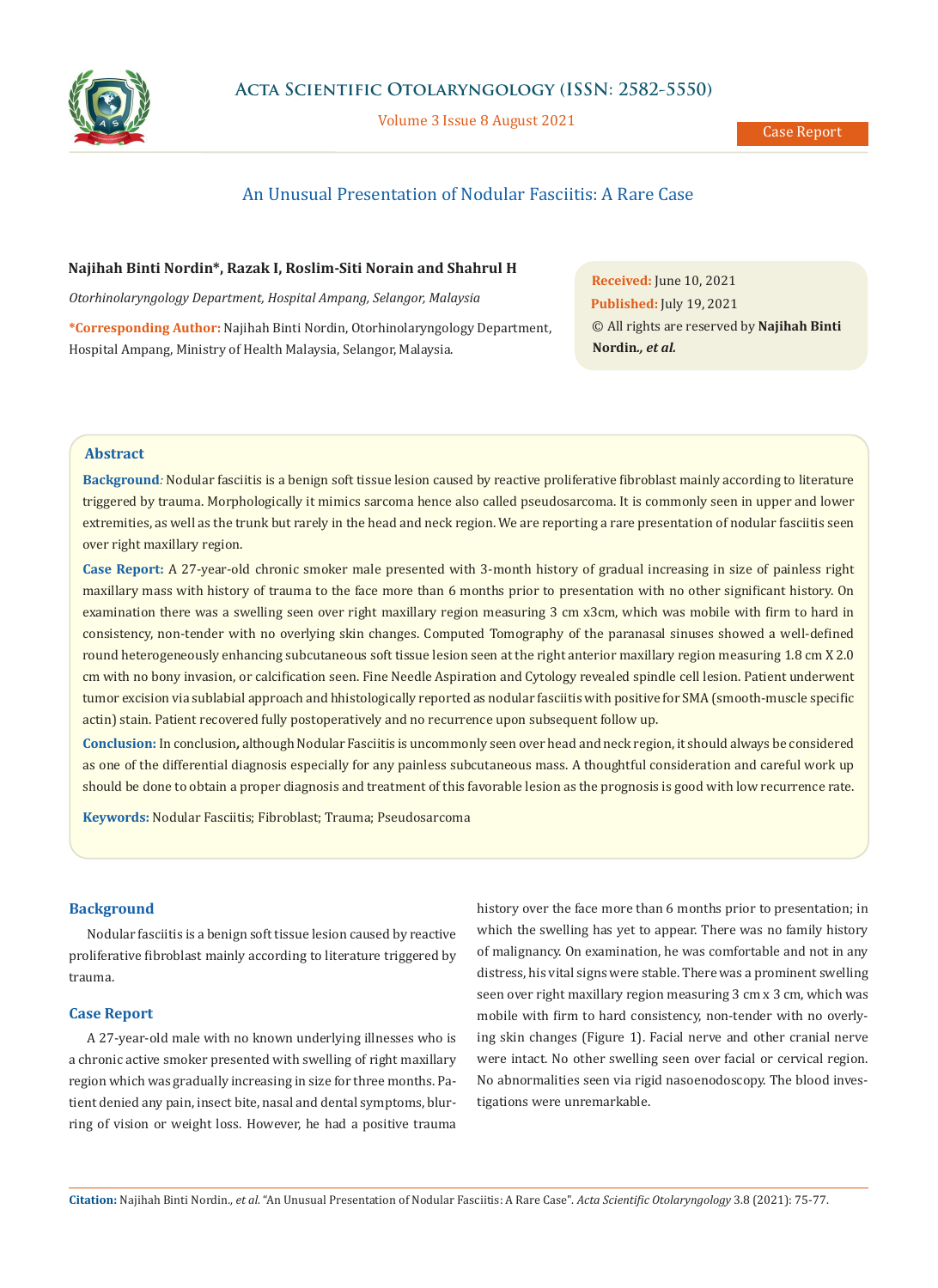

**Figure 1:** Right maxillary swelling.

Computed Tomography (CT) of the paranasal sinus showed a well-defined round heterogeneously enhancing subcutaneous soft tissue lesion seen at the right anterior maxillary region measuring 1.8 cm X 2.0 cm with no fat or calcification component (Figure 2). The lesion was in continuity with the superficial facial fascia with minimal scalloping of the adjacent anterior wall of right maxillary sinus. No erosion or extension into the maxillary sinus and no involvement of the adjacent skin anteriorly or stranding of the surrounding fat. Fine needle aspiration and cytology was done cytomorphological features favor spindle cell lesion. Patient underwent tumor excision via sublabial approach under general anesthesia. Intraoperatively, a 2 cm by 2 cm mass seen at subcutaneous of right maxillary region with no bony erosion seen. Histopathological examination showed tissue consists of spindle shaped cells arranged in "C" and "S" shaped short fascicles and storiform pattern, set in myxoid stroma. The spindle cells have plump ovoid to elongated vesicular to hyper chromatic nuclei with dispersed chromatin, visible nucleoli, bipolar pale eosinophilic cytoplasmic processes with ill-defined cellular border (Figure 3). The mitotic count is 1 per 2 mm square. No aberrant mitosis or necrosis seen. Microcystic stromal change is observed in areas. Red blood cells extravasation were seen as well with scattered lymphocyte infiltrates seen throughout the lesion. There are also ectatic to branching thin-walled vascular channels within the lesion. The lesional cells are positive for SMA and negative towards CD34 and EMA. Post-operatively patient was given one week dose of antibiotic and 3 doses of Dexamethasone and showed complete recovery (Figure 4).



**Figure 2:** Computed tomography of paranasal sinus (Axial view).



**Figure 3:** Proliferation of spindle-shaped cells in "C" and "S" shape short fascicles and storiform pattern. Microcystic stromal changes accompanied by areas of haemorrhage.



**Figure 4:** The spindle cells have plump ovoid, elongated vesicular to hyperchromatic nuclei with dispersed chromatin, bipolar pale eosinophilic cytoplasmic processes and ill-defined cellular border. Extravasation of RBCs is seen in the background